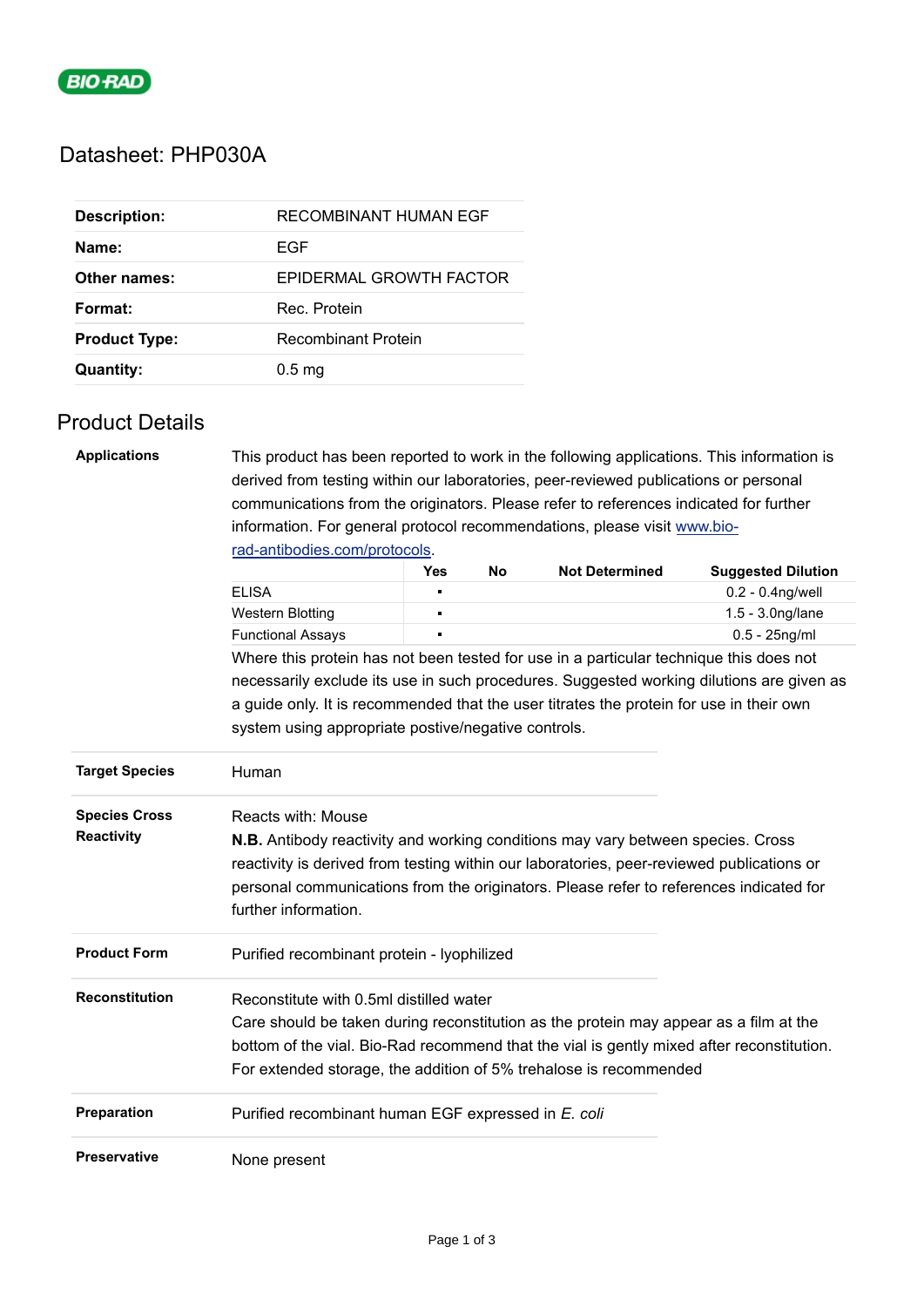## **Stabilisers**

| <b>Carrier Free</b>                      | Yes                                                                                                                                                                                                                                                                                                                                                                                                                                                                                                                                                                                                                                                                                                                                                                                                                                                                                                                                                                                                                                                                                       |  |  |
|------------------------------------------|-------------------------------------------------------------------------------------------------------------------------------------------------------------------------------------------------------------------------------------------------------------------------------------------------------------------------------------------------------------------------------------------------------------------------------------------------------------------------------------------------------------------------------------------------------------------------------------------------------------------------------------------------------------------------------------------------------------------------------------------------------------------------------------------------------------------------------------------------------------------------------------------------------------------------------------------------------------------------------------------------------------------------------------------------------------------------------------------|--|--|
| <b>Endotoxin Level</b>                   | $< 0.1$ ng/ug                                                                                                                                                                                                                                                                                                                                                                                                                                                                                                                                                                                                                                                                                                                                                                                                                                                                                                                                                                                                                                                                             |  |  |
| Approx. Protein<br><b>Concentrations</b> | 1.0 mg/ml after reconstitution.                                                                                                                                                                                                                                                                                                                                                                                                                                                                                                                                                                                                                                                                                                                                                                                                                                                                                                                                                                                                                                                           |  |  |
| <b>External Database</b><br>Links        | <b>UniProt:</b><br><b>Related reagents</b><br>P01133<br><b>Entrez Gene:</b><br><b>EGF</b><br>1950<br><b>Related reagents</b>                                                                                                                                                                                                                                                                                                                                                                                                                                                                                                                                                                                                                                                                                                                                                                                                                                                                                                                                                              |  |  |
| <b>Product Information</b>               | Recombinant human epidermal growth factor is 6.2kDa globular protein comprosed of<br>53 amino acids. EGF is a polypeptide growth factor which stimulates the proliferation of a<br>wide range of epidermal and epithelial cells.                                                                                                                                                                                                                                                                                                                                                                                                                                                                                                                                                                                                                                                                                                                                                                                                                                                          |  |  |
| <b>Protein Molecular</b><br>Weight       | 6.2 kD (53 Amino acid sequence)                                                                                                                                                                                                                                                                                                                                                                                                                                                                                                                                                                                                                                                                                                                                                                                                                                                                                                                                                                                                                                                           |  |  |
| <b>Activity</b>                          | 1 x $10^7$ units/mg                                                                                                                                                                                                                                                                                                                                                                                                                                                                                                                                                                                                                                                                                                                                                                                                                                                                                                                                                                                                                                                                       |  |  |
| <b>Purity</b>                            | >98% by SDS PAGE and HPLC analysis                                                                                                                                                                                                                                                                                                                                                                                                                                                                                                                                                                                                                                                                                                                                                                                                                                                                                                                                                                                                                                                        |  |  |
| <b>ELISA</b>                             | Recombinant human EGF may be used as athe standard in ELISA applications with either<br>a purified human EGF antibody (AHP767) or a biotinylated human EGF antibody<br>(AHP767B).                                                                                                                                                                                                                                                                                                                                                                                                                                                                                                                                                                                                                                                                                                                                                                                                                                                                                                         |  |  |
| <b>Western Blotting</b>                  | Recombinant human EGF may be used as the positive control for Wester Blotting<br>application with either a purified human EGF antibody (AHP767) or a biotinylated human<br>EGF antibody (AHP767B)                                                                                                                                                                                                                                                                                                                                                                                                                                                                                                                                                                                                                                                                                                                                                                                                                                                                                         |  |  |
| <b>References</b>                        | 1. Tomlins, C. & Storey, A. (2010) Cutaneous HPV5 E6 causes increased expression of<br>Osteoprotegerin and Interleukin 6 which contribute to evasion of UV-induced apoptosis.<br>Carcinogenesis. 31 (12): 2155-64.<br>2. Wray, H. et al. (2012) a6 Integrin and CD44 enrich for a primary keratinocyte population<br>that displays resistance to UV-induced apoptosis. PLoS One. 7 (10): e46968.<br>3. Chen, W. et al. (2016) Tissue Kallikrein Inhibitors Based on the Sunflower Trypsin<br>Inhibitor Scaffold - A Potential Therapeutic Intervention for Skin Diseases. PLoS One. 11<br>$(11)$ : e0166268.<br>4. Zhang, X. et al. (2015) Wnt signaling regulates the stemness of lung cancer stem cells<br>and its inhibitors exert anticancer effect on lung cancer SPC-A1 cells. Med Oncol. 32 (4):<br>95.<br>5. Roth, K. et al. (2021) Clinically relevant aberrant Filip1I DNA methylation detected in a<br>murine model of cutaneous squamous cell carcinoma. EBioMedicine. 67: 103383.<br>6. Inman, G.J. et al. (2018) The genomic landscape of cutaneous SCC reveals drivers and |  |  |